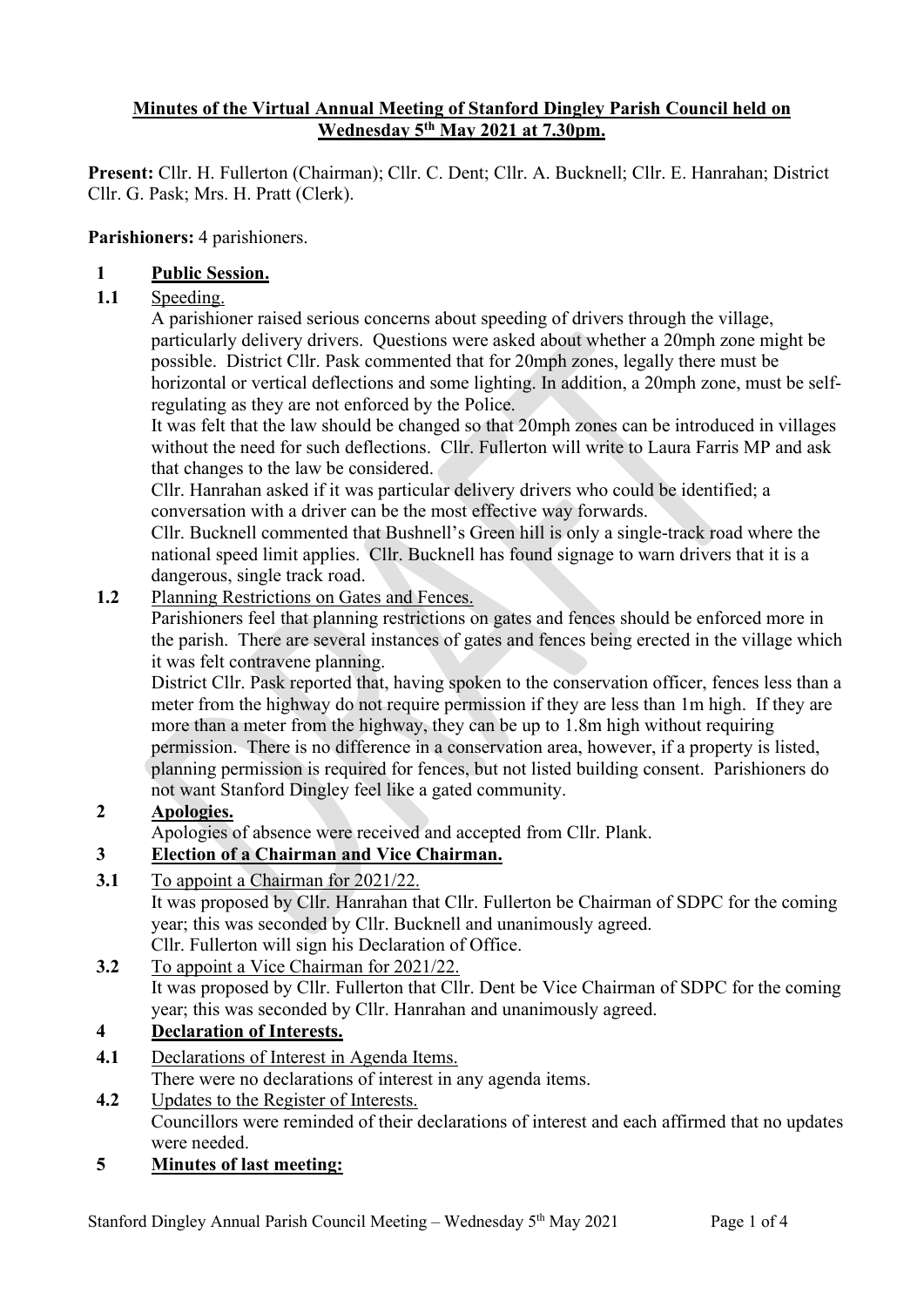**5.1** Parish Council meeting on Monday 1<sup>st</sup> March 2021.

It was resolved that the minutes of the meeting of Stanford Dingley Parish Council (SDPC) held on Monday 1<sup>st</sup> March 2021 were an accurate account of the meeting and they will be signed by Cllr. Fullerton.

## **6 Review of Corporate Documents.**

It was agreed that the Clerk would check the latest templates available for the Standing Orders, Code of Conduct and Financial Regulations from NALC, with a view to moving to them.

### **7 To allocate responsibilities:**

Flooding: The Clerk will contact Barry Pottier and Olly Brooke to ensure they are content to remain SDPC's representatives for flooding and in particular, representatives on the PVFF. Public Rights of Way: Cllr. Bucknell will continue being the SDPC representative with interests in Rights of Way.

Events Committee: It was reported that Barry Pottier is standing down as Chairman of the Events Committee but will remain as a member. Cllr. Dent has been looking after the village marquee in a stable, but is concerned about rodent activity. As a result, it needs a new home. Cllr. Hanrahan offered to rehome the marquee.

## **8 Management of Parish Council Assets.**

**8.1** The Club Room.

Given that the Club Room is not being used on a regular basis, it was agreed that it should be checked. It was agreed that councillors would take it in turns, changing over at SDPC meetings; Cllr. Hanrahan will carry out the checks until the next meeting.

### **8.2** The Village Field.

Dave Eggleton and Cllr. Dent have been cutting the grass on the Village Field. The fence around the east side and the south side (against Manor Farm) are in a very poor state of repair. There was a discussion about planting hedging along the boundaries, but it was agreed to obtain two quotes for fencing along both sides of the field.

The annual RoSPA inspection of the log tangle has been completed and raised inherent concerns about the possibility for feet to become trapped.

### **8.3** The Village Green.

Cllr. Fullerton has asked McCurdy's to quote to replace the posts along the road edge of the Village Green as well as to repair the seat around the tree.

It had been agreed to order gravel to put on the footpath along the side of the fence, but after some discussion, it was agreed that Cllr. Hanrahan will inspect the path and review the best course of action.

Cllr. Bucknell will talk to the owners of Willow Cottage about their views on where any works should end, as the path extends in front of their dwelling.

## **9 Planning.**

**9.1** Planning applications sent to SDPC for consultation:

## **9.1.1 21/00557/FULD – Saffron House (Barn).**

*Section 73A – variation of condition 2 'plans' of approved application 18/03400/FULD: Demolition of existing barn and replace with new 4-bed dwelling with 2 cart sheds, alterations to existing access detail on land adjacent to Saffron House.* This application is for changes to the windows and openings in the proposed barn style

dwelling. SDPC had **no objection** to this application.

## **9.1.2 21/00728/FULD – Saffron House.**

*Demolition of existing barn and replace with new 4-bed dwelling with 2 cart shed, alterations to existing access detail on land adjacent to Saffron House. Section 73 application to vary Condition 2 (Approved Plans) of previously approved application 18/03400/FULD.*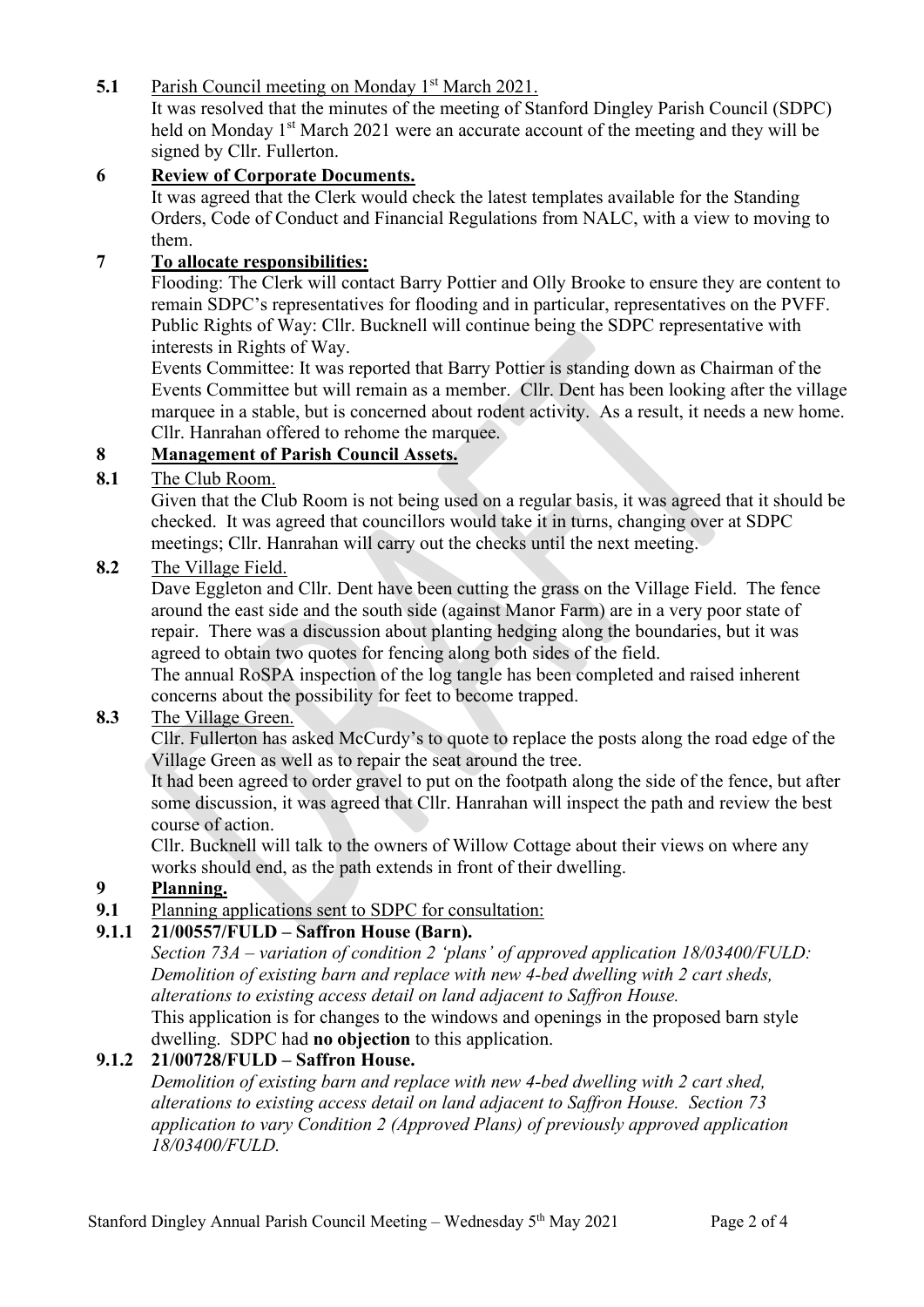This application is to vary application 18/03400/FULD to replace the cart shed, belonging to Saffron House (as opposed to the new build), with a new three bay oak framed garage in a different location.

District Cllr. Pask commented that there is confusion about this application and application 21/00557/FULD because both applications are seeking permission to very the planning approval granted for application 18/03400/FULD, but neither application takes into account the other. As such it is understood that the planning officer has requested that this application be withdrawn.

It was agreed that SDPC **objects** to this application on the grounds of the ridge height of the proposed garage block.

### **9.1.3 21/00742/FUL – The Courtyard, Bradfield Farm.**

*Conversion of existing carport to 1 no. 2 bedroom flat.*

It was unanimously agreed that SDPC has **no objection** to this application.

**9.2** Planning decisions made by WBC:

### **9.2.1 20/02926/FUL – Severalls Farm.**

*Erection of 2 no. buildings for General Purpose Agricultural Use and Farm Office.* SDPC had **no objection** to this application which has been **approved** by WBC.

### **9.2.2 20/02905/FUL – Severalls Farm.**

*Erection of 2 no. cattle sheds.*

SDPC had **no objection** to this application which has been **approved** by WBC.

### **10 Parish Census.**

It was reported that fourteen responses had been received. It was agreed that a reminder should be sent out to the various parish WhatsApp groups and to the 'parishioners' email distribution list. Cllr. Hanrahan hoped that there would be approximately 30 responses. People need to be encouraged to respond. It was noted that parishioners without access to the internet have been sent a paper copy of the census.

Cllr. Bucknell referred to a prize draw for a meal at one of the pubs, if contact details are supplied.

### **11 Sewer Flooding.**

Cllr. Fullerton has contacted Thames Water and given them four dates for a meeting. They have said they will respond by the end of the week  $(7<sup>th</sup>$  May 2021). Five members of the parish (parishioners and councillors) will attend the meeting. It was agreed that whilst the meeting may involve an inspection on site, part of the meeting should take place in the Club Room so that the impact cannot be diminished.

It was agreed to defer purchase of a pump to direct sewage into the river over concerns that it could be viewed as SDPC contaminating the river.

### **12 Traffic**

**12.1** Upgrading of Restricted byway STAN 1 (Watery Lane).

There is unlikely to be any progress on this proposal this side of the winter.

### **12.2** Other Traffic Mitigation Measures.

Cllr. Bucknell will get Colour Frog to print the children's signs onto Correx board to encourage drivers to slow down. Colour Frog also do signage for dangerous and single track roads which Cllr. Bucknell will purchase. The budget for the children's signs is £150.

# **13 Clerk's Report.**

**13.1** To receive the financial statement dated 5<sup>th</sup> May 2021.

|                   | The Clerk reported that the following payments have been made since the last meeting: |
|-------------------|---------------------------------------------------------------------------------------|
| Post Office Ltd   | £124.71 SSE $1/12/2020$ to $28/2/2021$ (In                                            |
|                   | $FY20/21$ ).                                                                          |
| Playsafety Ltd    | £82.20 RoSPA inspection (In FY21/22).                                                 |
| The Good Exchange | £100.00 WB CAB donation, match funded by                                              |
|                   | The Good Exchange.                                                                    |
|                   |                                                                                       |